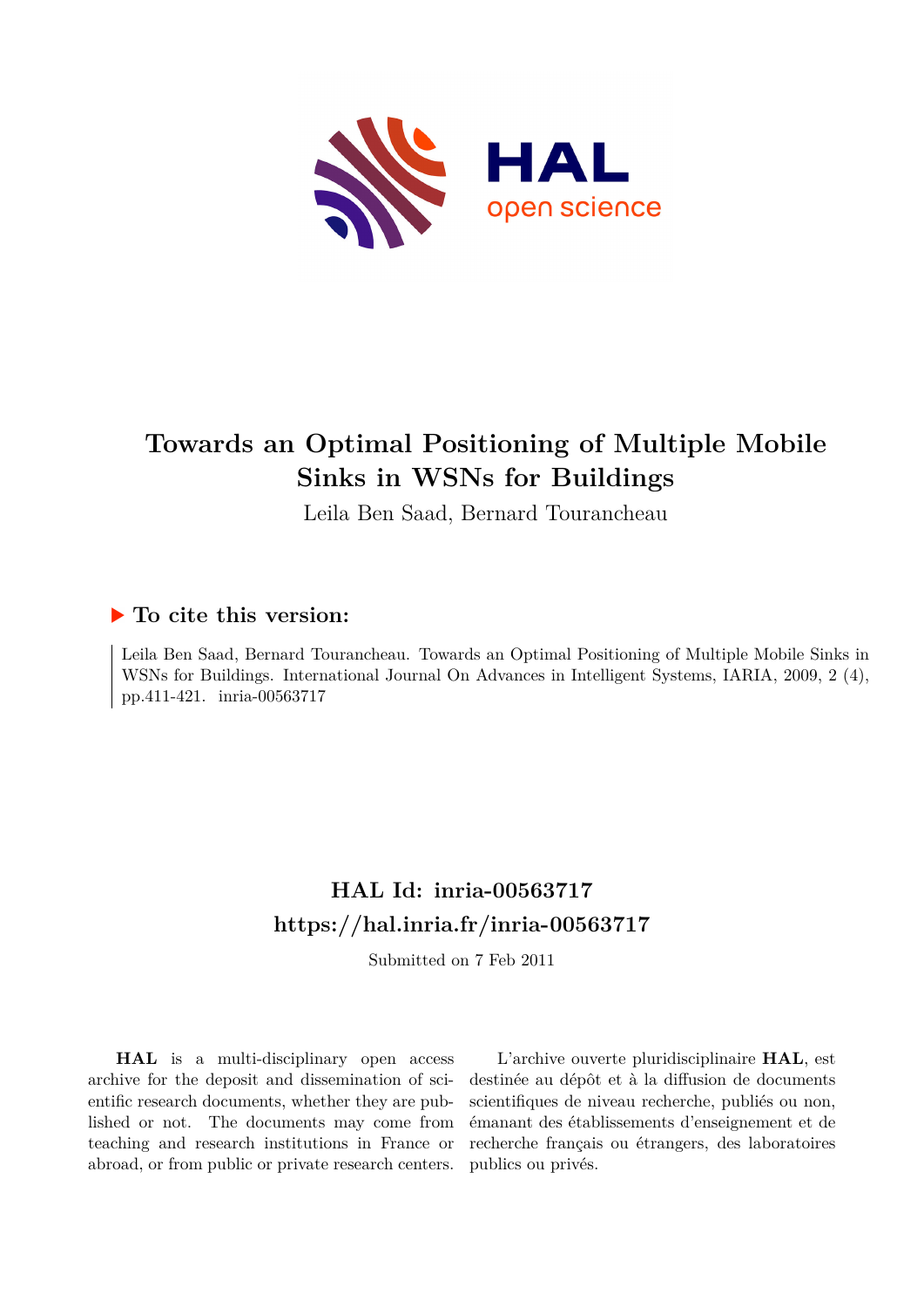### Towards an Optimal Positioning of Multiple Mobile Sinks in WSNs for Buildings

Leila Ben Saad, Bernard Tourancheau *LIP UMR 5668 of CNRS-ENS Lyon-INRIA-UCB Lyon Lyon, France* {*Leila.Ben.Saad, Bernard.Tourancheau*}*@ens-lyon.fr*

#### Abstract

*The need for wireless sensor networks is rapidly growing in a wide range of applications specially for buildings automation. In such networks, a large number of sensors with limited energy supply are in charge of relaying the sensed data hop by hop to the nearest sink. The sensors closest to the sinks deplete their energy much faster than distant nodes because they carry heavy traffic which causes prematurely the end of the network lifetime. Employing mobile sinks can alleviate this problem by distributing the high traffic load among the sensors and increase the network lifetime. In this work, we aim to find the best way to relocate sinks inside buildings by determining their optimal locations and the duration of their sojourn time. Therefore, we propose an Integer Linear Program for multiple mobile sinks which directly maximizes the network lifetime instead of minimizing the energy consumption or maximizing the residual energy, which is what was done in previous solutions. We evaluated the performance of our approach by simulation and compared it with others schemes. The results show that our solution extends significantly the network lifetime and balances notably the energy consumption among the nodes.*

#### Index Terms

*Wireless Sensor Networks, Sinks positioning, Mobile sinks, Network lifetime, Integer Linear Programming.*

#### 1. Introduction

Recent years have witnessed an increasing need for wireless sensor networks (WSNs) in a wide range of applications specially for buildings automation. In fact, the WSNs can be used as a way to reduce the waste of energy inside buildings by reporting essential information from the indoor environment allowing, for instance, to turn off the unnecessary electric appliances in the rooms. Nevertheless, wireless sensor networks deployment inside buildings is a very challenging problem[1]. Such networks are composed of low cost tiny devices with sensing, data processing and communication capabilities. These sensors have a short operational life because they are equipped with a limited number of batteries supplying energy. Moreover, it is usually impractical and even impossible to replace or recharge them. The sensors, which are densely deployed in the area of interest, measure and monitor their indoor environment (temperature, humidity, light, sound, etc.,) and collaborate to forward these measurements towards the nearest resource-rich collector, referred to as the sink node. The sensor nodes which are far away from the sink use multi-hops communication. This mean of communication makes the sensors near the sinks deplete their energy much faster than distant nodes because they carry the packets of sensors located farther away in addition to their own packets. Therefore, what is known as a hole appears around the sinks and makes distant nodes unreachable and unable to send their data. Consequently, the network lifetime ends prematurely.

More and more efforts have been done recently to improve the lifetime of WSNs. Many communication protocols have been proposed including among others topology control[2][3], routing[4][5] and clustering[6]. However, further improvement can be achieved if we relocate the sinks in order to change over time the nodes located close to them. Thus, this can solve the energy hole problem and guarantee balanced energy consumption among the nodes.

In this work, our purpose is to determine where to place multiple sinks inside buildings, how long they have to stay in certain locations and where to move them to extend optimally the network lifetime. To answer these questions, we propose an Integer Linear Program (ILP) for multiple mobile sinks whose objective function directly maximizes the network lifetime instead of minimizing the energy consumption or maximizing the residual energy, which is what was done in previous solutions[7][8].

The contribution of our work concerns not only the definition of an ILP which determines the optimal locations of multiple mobile sinks but also shows that relocating mobile sinks inside a whole network is more efficient than relocating mobile sinks inside different clusters. Simulation results show that with our proposed solution, the network lifetime is extended and the energy consumption is more balanced among the nodes. Moreover, the lifetime improvement that can be achieved when relocating 3 sinks in a network with hundred sensors is almost 230 % in our experiments. Such results can provide useful guidelines for real wireless sensor network deployment.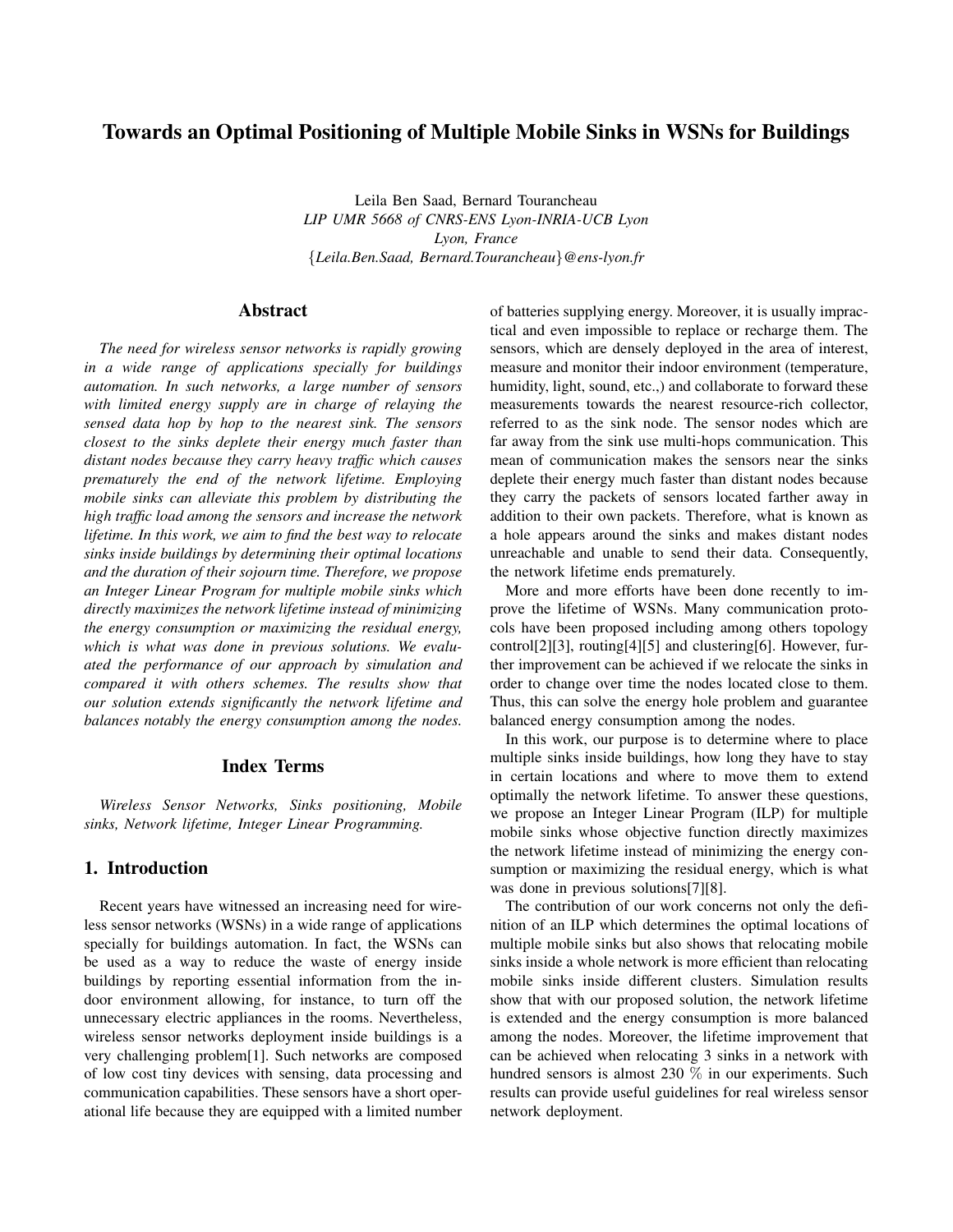The rest of this paper is organized as follows. In Section 2, we review the previously proposed approaches to solve the energy hole problem and extend the network lifetime in WSNs. Section 3 describes the system model including the major assumptions. Section 4 presents the formulation of our proposed ILP for multiple mobile sinks. Section 5 evaluates the performance of the proposed solution and presents the experimental results. Section 6 concludes the paper.

#### 2. Related Work

In order to improve the network lifetime of WSNs, many researchers looked for approaches that help to solve the energy hole problem. Several solutions proposed to place more sensor nodes around the sink[9][10][11]. This solution is called nonuniform node distribution and consists in adding nodes to the areas with heavier traffic in order to create different node densities. However, these solutions are not always feasible in practice and result in unbalanced sensing coverage over different regions of the network.

Another way of optimizing the network lifetime is to use multiple sinks instead of one in order to decrease the average of packets that has to pass through the nodes close to the sinks. The location of these sinks has a great influence on the network lifetime. For this reason, many works focused on the optimal placement of multiple static sinks in WSNs. The majority of the sinks placement problem formulations are NP-complete depending on the assumptions and network model. Therefore to reduce this complexity, approximation algorithms were used[12] and heuristics were adopted to reduce the energy dissipation at each node [13]. In [14], the problem was formulated by a linear programming model to find the optimal positions of static sinks and the optimal traffic flow rate of routing paths in WSNs.

Most of the optimal multi-sinks positioning approaches described previously contribute to increase the network lifetime. Nevertheless, it was proved in [15] that using a mobile sink is more efficient than a static one and achieves further improvements in network lifetime by distributing the load of the nodes close to the sink. Furthermore, the sink mobility has many other advantages. In fact, it can improve the connectivity of the isolated sensors and may guarantee the sink security in case of malicious attacks.

The majority of related works studied the mobility of a single sink[15][16][17][18][19][20]. But, very few researches focused on the mobility of multiple sinks. In [17], the solution of repositioning a single sink is extended to a network with several sinks by dividing it into several clusters. Each sink can only move in its cluster.

There are basically three categories of sink mobility. Mobile sink may move in a fixed path[15], may take a random path[21] or may move in optimal locations in terms of network lifetime and energy consumption.

The authors of the paper [15] suggested that the sink moves on the periphery of the network to gather the data of the sensors deployed within a circle. The authors of [21] proposed to use "Data Mules" which move randomly on the sensor field and collect data from the nodes.

An often used way to determine the locations of mobile sinks in the third category is to develop an algorithm. Some proposed algorithms make a moving decision of sinks according to the complete knowledge of the energy distribution of the sensors. In [22], the sinks move towards the nodes that have the highest residual energy. But, this strategy requires that the sensors send periodically to the sink additional information about their energy level to allow the sink to found out the nodes which have the highest energy. By doing so, a lot of energy will be wasted.

Some others algorithms find the locations of mobile sinks by solving a mathematical model[23][24]. In [23], the algorithm minimizes the average distances between sensors and nearest sinks. In [24], the algorithm selects the locations of sinks in the periphery of the network in such way that the difference between the maximum and the minimum residual energy of nodes is minimized.

To find the optimal locations of mobile sinks, some proposals formulated the problem as an Integer Linear Program ILP. In [8], the proposed ILP maximizes the minimum residual energy over all nodes. In [7], the proposed ILP minimizes the energy consumed at each node.

Most of proposed approaches to determine the locations of multiple mobile sinks in WSNs are centered on energy minimization. In our work, a different formulation of the problem is proposed, where the ILP proposed directly maximizes the network lifetime instead of minimizing the energy consumption or maximizing the residual energy. To us, this is closer to the need of sensors deployment in building monitoring for instance.

#### 3. System Model

In order to deploy sensors and sinks inside buildings, we made the following assumptions for the system model.

#### 3.1. Network Model

- All sensors are statically placed in a bi-dimensional grid of same size cells constructed from the building plan as shown in Figure 1.
- All sensors have a limited initial energy supply and a fixed transmission range equal to the distance between two nodes (i.e, cell size).
- Each sensor regularly generates the same amount of data.
- The number of sinks is fixed and known beforehand.
- The sinks can be located only in feasible sites where they are connected to power supply and the Internet.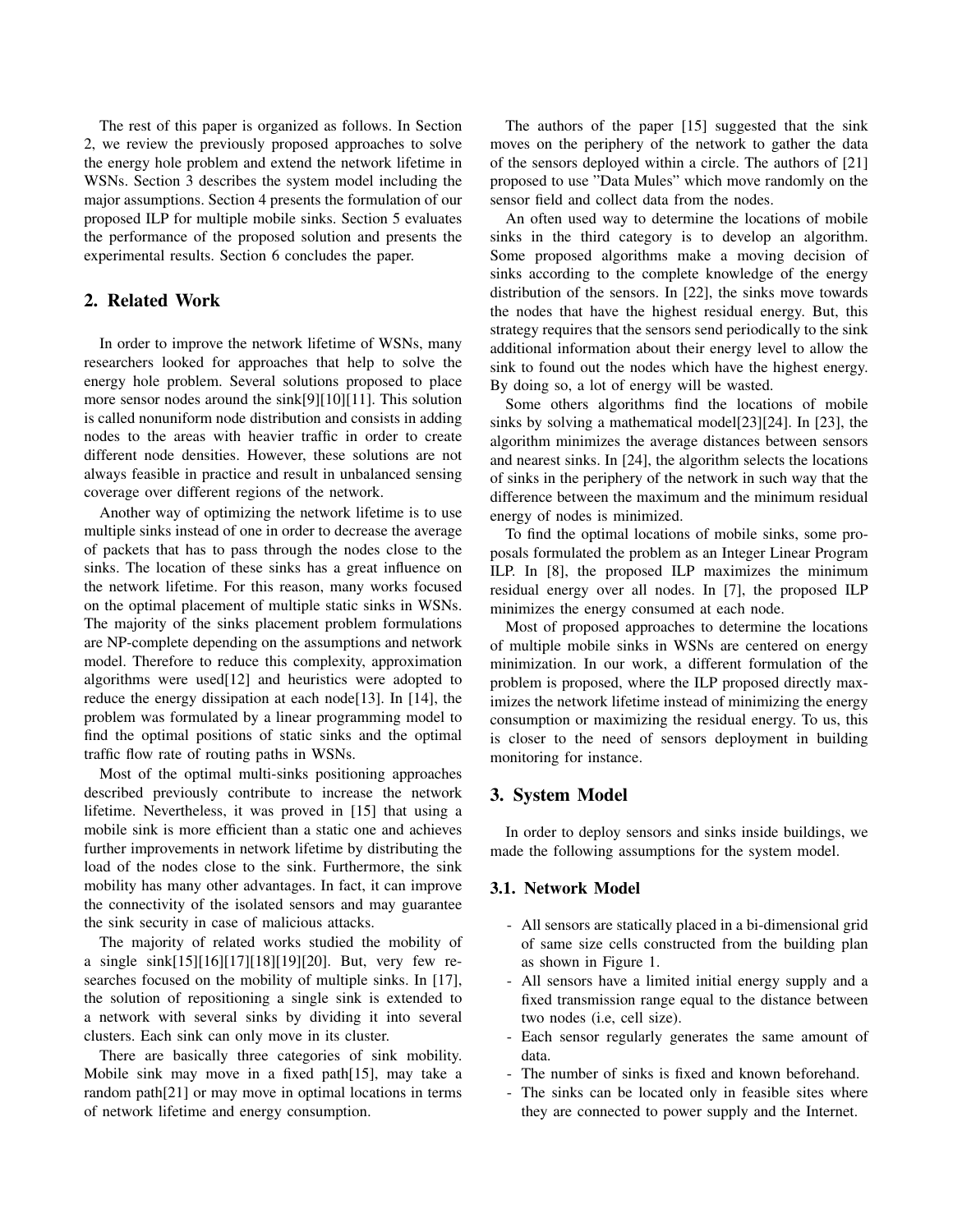

Figure 1. 10x10 Grid of cells with 100 sensors

- The sinks keep moving in the grid from one feasible site to another one until the network lifetime end.
- The network lifetime is defined as the time until the first sensor dies (i.e, it uses up its residual energy).
- The sinks should stay at a feasible site for at least a certain duration of time. At the end of this duration, they may stay or change of location.
- The traveling time of sinks between feasible sites is considered negligible for analytical simplicity.
- The sensor nodes which are not co-located with any sinks inside the grid, relay their generated data via multiple hops to reach the nearest sink.
- An ideal MAC layer with no collisions and retransmissions is assumed.
- In our assumptions, only the energy consumption for communication is considered due to the fact that communication is the dominant power consumer in a sensor node.

#### 3.2. Routing and Path Selection

The sensor nodes which are not co-located with any sinks inside the grid send their generated data hop by hop to the nearest sink. When a sensor node is located in the same horizontal or vertical line of the nearest sink position, there is only one shortest path between the two nodes. Otherwise, there are multiple shortest paths. In our routing protocol like in [18], we route "per dimension". We consider only the two paths along the perimeter of the rectangle, i.e., paths 1 and 2 in Figure 2. These two routes are considered equivalent.

#### 3.3. Power Consumption

To calculate the power consumption, we consider the same realistic model as in [25]. Therefore, the power expended to transmit a  $L_1$ -bit/s to a distance d is:

$$
P_{T_x} = L_1 \gamma_1 + L_1 \gamma_2 d^{\beta} \tag{1}
$$



Figure 2. Path selection

where  $\gamma_1$  is the energy consumption factor indicating the power consumed per bit by the sensor to activate transceiver circuitry,  $\gamma_2$  is the energy consumption factor indicating the power consumed per bit by the transmit amplifier to achieve an acceptable energy per bit over noise spectral density and  $\beta$  is the path loss exponent. The power expended to receive  $L_2$ -bit/s in the same radio model is:

$$
P_{R_x} = L_2 \alpha \tag{2}
$$

where  $\alpha$  is the energy consumption factor indicating the power consumed per bit at receiver circuit. Thus, the total energy consumed by a sensor node per time unit is:

$$
P_{total} = P_{T_x} + P_{R_x} = L_1(\gamma_1 + \gamma_2 d^{\beta}) + L_2 \alpha \tag{3}
$$

#### 4. Integer Linear Programming Formulation

The WSN is represented by the graph  $G(V, E)$ , where  $V = S \cup F$  and  $E \subseteq V \times V$ . S represents the set of sensors nodes, F represents the set of feasible sites and  $E$  represents the set of wireless links. We distinguish two scenarios with mobile sinks. The first one is when there are multiple sinks moving in the entire network. The second one is when there are multiple sinks moving separately inside different clusters.

#### 4.1. Mobile sinks moving in the entire network

The parameters and variables used to describe the problem are the following:

- Parameters
	- $-m$  is the number of sinks.
	- $-T$  (s) is the minimum duration of common time units for which the sink should stay at a certain feasible site.
	- $-e_0$  (J) is the initial energy of each sensor.
	- $e_T$  (J/bit) is the energy consumption coefficient for transmitting one bit.
	- $-e_R$  (J/bit) is the energy consumption coefficient for receiving one bit.
	- $g_r$  (bit/s) is the rate at which data packets are generated.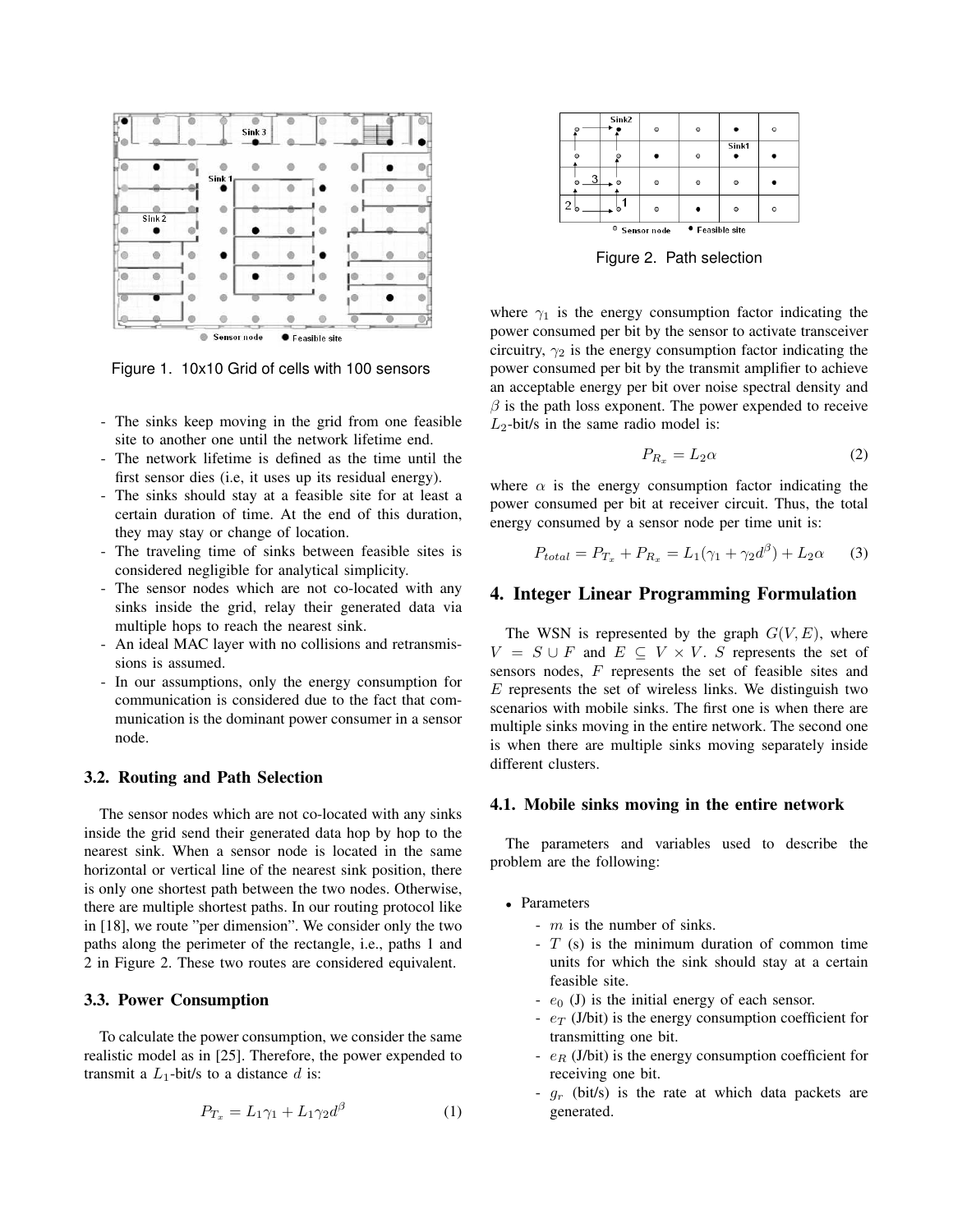- $r_{ij}^k$  (bit/s) is the data transmission rate from node  $i$  to node  $j$  where the nearest sink stays at node  $k$ .
- $N_i^k$  is the set of i's neighbors whose their nearest sink is at node k.
- $-p_i^{k_1 k_2...k_m}$  (J/s) is the power consumed in sending and receiving data by sensor node  $i$  when the first sink is located at node  $k_1$ , the second sink is located at node  $k_2$  etc. and the m-th sink is located at node  $k_m$ .
- $-p_i^k$  (J/s) is the power consumed in sending and receiving data by sensor node  $i$  when the nearest sink is located at node k,  $k \in F$ .
- Variables
	- $-$  Z (s) is the network lifetime.
	- $\cdot$   $l_{k_1k_2...k_m}$  is an integer variable which represents the number of times when the first sink is located at node  $k_1$ , the second sink is located at node  $k_2$ etc. and the m-th sink is located at node  $k_m$  for a duration of time  $T$ ,  $k_1 \in F$ ,  $k_2 \in F$  and  $k_m \in F$ .

$$
\max Z = \sum_{k_1 \in F} \sum_{k_2 \in F} \dots \sum_{k_m \in F} T l_{k_1 k_2 \dots k_m}
$$
 (4)

$$
\sum_{k_1 \in F} \sum_{k_2 \in F} \dots \sum_{k_m \in F} T l_{k_1 k_2 \dots k_m} p_i^{k_1 k_2 \dots k_m} \le e_0, \quad i \in S \tag{5}
$$

$$
l_{k_1k_2...k_m} \ge 0, \ k_1 \in F, k_2 \in F,..., k_m \in F \qquad \quad \textbf{(6)}
$$

The equation (4) maximizes the network lifetime and determines the sojourn times of all sinks at feasible sites. The equation (5) assures that the energy consumed in receiving and transmitting data by each sensor node doesn't exceed its initial energy. This energy is computed when the first sink is located at node  $k_1$ , the second sink is located at node  $k_2$ etc. and the m-th sink is located at node  $k_m$ .

The power  $p_i^{k_1 k_2...k_m}$  is computed as following:

$$
p_i^{k_1 k_2 \dots k_m} = p_i^k \tag{7}
$$

where  $k=NearestSink(k_1, k_2, ..., k_m, i)$ ,  $NearestSink$  is a function which returns the nearest sink node to sensor node i. This sink node is determined by choosing the shortest path as presented in Section 3.2.

In our model, the energy consumption coefficient for transmitting a bit denoted by  $e_T$  and the energy consumption coefficient for receiving a bit denoted by  $e_R$  are constant:

$$
e_T = \gamma_1 + \gamma_2 d^{\beta} \tag{8}
$$

$$
e_R = \alpha \tag{9}
$$

From the equation (3), the total power consumed at a sensor node is:

$$
P_{total} = e_T L_1 + e_R L_2 \tag{10}
$$

Therefore, the  $p_i^k$  is calculated as follows[18]:

$$
p_i^k = e_R \sum_{j:i \in N_j^k} r_{ji}^k + e_T \sum_{j \in N_i^k} r_{ij}^k, \ i \in S, k \in F, i \neq k \quad (11)
$$

$$
p_i^k = e_T \ g_r, \ i \in S, k \in F, i = k \quad (12)
$$

At each node, the total of outgoing packets is equal to the total incoming packets plus the data packets generated[18]:

$$
\sum_{j:i\in N_j^k} r_{ji}^k + g_r = \sum_{j\in N_i^k} r_{ij}^k, \ i \in S, \ k \in F \qquad (13)
$$

Using the two equations (11) and (13), we obtain:

$$
p_i^k = e_R \sum_{j:i \in N_j^k} r_{ji}^k + e_T \left( \sum_{j:i \in N_j^k} r_{ji}^k + g_r \right), \ i \in S, k \in F, i \neq k
$$
\n
$$
(14)
$$

#### 4.2. Mobile sinks moving separately in clusters

In this section, we formulate an ILP for a network divided in different clusters. The movement of the sinks is restricted to their cluster.

The variables and parameters that differ from section 4.1:

- $Z_j$  (s) is the network lifetime of the cluster j, j  $\in$  $\{1, 2, ..., m\}$
- $l_k$  is an integer variable which represents the number of times when the sink is located at node  $k, k \in F_j$  for a duration of time T.
- $-p_i^k$  (J/s) is the power consumed in sending and receiving data by sensor node  $i$  when the sink is located at node  $k, k \in F_i$ .
- $F_j$  is the set of feasible sites of cluster j, j  $\in$  $\{1, 2, ..., m\}$  and  $F = \cup F_i$ .
- $S_j$  is the set of sensor nodes of cluster j, j ∈  $\{1, 2, ..., m\}$  and  $S = \cup S_i$ .

For each cluster  $j, j \in \{1, 2, ..., m\}$ 

$$
\max Z_j = \sum_{k \in F_j} T l_k \tag{15}
$$

$$
\sum_{k \in F_j} T l_k p_i^k \le e_0, \quad i \in S_j \tag{16}
$$

$$
l_k \ge 0, \ k \in F_j \tag{17}
$$

The lifetime of network, which is the time until the first sensor dies, is determined by the following equation:

$$
Z = \min_{j} (Z_j) \tag{18}
$$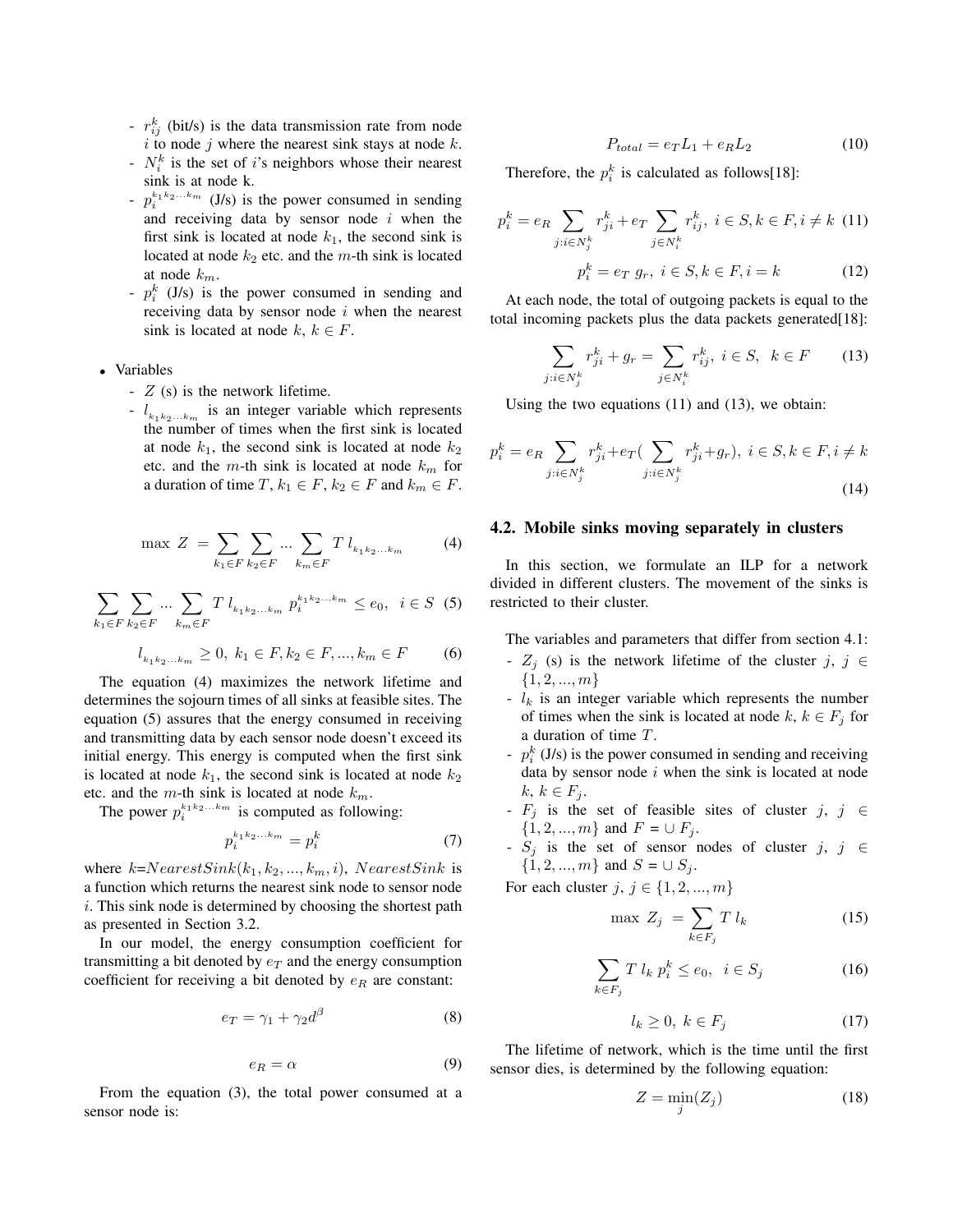#### 5. Simulation and Results

To evaluate the performance of the proposed ILP, we built a simulator in Java environment with variable number of sensors and sinks deployed on different grid sizes.

In order to determine the network lifetime and the optimal locations of sinks, we solved the proposed ILP with CPLEX[26] version 11.2. The calculation of the power consumed by the sensor node when the nearest sink is located at a certain node  $(p_i^k)$  was made by a program written in Java.

The values of parameter variables were chosen according to the following realistic assumptions. The initial energy at each node was chosen equal to the energy found in two Alkaline batteries AA of 1.5V usually 2600mAh i.e.,  $e_0$ = 28080 J. We also chose the energy consumption coefficient for transmitting and receiving one bit the same as vendorspecified values for the Chipcon CC2420[27] where  $e_T$  =  $0.225 \ 10^{-6}$  J/bit and  $e_R = 0.2625 \ 10^{-6}$  J/bit. We fixed the minimum duration of sojourn time  $T$  of the sinks to 30 days because it is economically not efficient to have technicians relocating sinks in buildings very often. The rate  $q_r$  at which data packets are generated is equal to 1 bit/s which is typical sampling rate for HVAC parameter control added the network layer encapsulations. Notice that real microcontrollers stop running when the battery voltage is below a given threshold. This depends on the micro-controllers and can not be taken into account here.

To get a deeper understanding of the efficiency of sinks mobility according to our proposed ILP solution, we investigated the network lifetime, the pattern of the distribution of the sinks sojourn times at the different nodes, the energy consumption and the residual energy at each node. Furthermore, we made a comparative study with four other schemes.

Thus, the following schemes were implemented:

- 1) Static: Static sinks placed at their optimal locations using the equation (19)
- 2) Periphery: Sinks moving in the periphery of the network
- 3) Random: Sinks moving randomly
- 4) Cluster: Sinks moving separately in different clusters according to ILP solution
- 5) ILP: Sinks moving in the entire network according to ILP solution

To compute the network lifetime and the optimal locations of stationary sinks, we used the following equation[18]:

$$
Z = \max_{k} \{ \min_{i} (\frac{e_0}{p_i^k}) \}, \ k \in F, \ i \in S \tag{19}
$$

where  $k = NearestSink(k_1, k_2, ..., k_m, i), k_1 \in F, k_2 \in$  $F, \ldots, k_m \in F$ .

#### 5.1. Network lifetime

We compared the network lifetime of our proposed ILP with the schemes described above by making a set of experiments. These experiments aim to study the effect of increasing, the number of sinks, the network size, the sinks sojourn times and the number of feasible sites, on the network lifetime.

In the first part of this section, we assume that all the sensor nodes are feasible sites.



Figure 3. The network lifetime

Figure 3 shows that in all the schemes and independently of the size of the network, the network lifetime increases notably when the number of sinks increases. Since the load traffic is distributed among a higher number of sinks, the nodes near the sinks forward less packets which leads to the reduction of energy consumption and lifetime improvement.

However in the Static scheme, the network lifetime is clearly shorter than in the other schemes with mobile sinks because nodes around the static sinks have to spend more energy to relay the packets of nodes farther away which leads them to drain their energy faster. Moreover, the first sensor dies relatively quickly in Periphery, Random and Cluster schemes comparing to the ILP scheme which manages to place optimally the sinks in the whole network.

The lifetime improvement percentages obtained in a 10x10 grid by deploying 3 mobile sinks according to the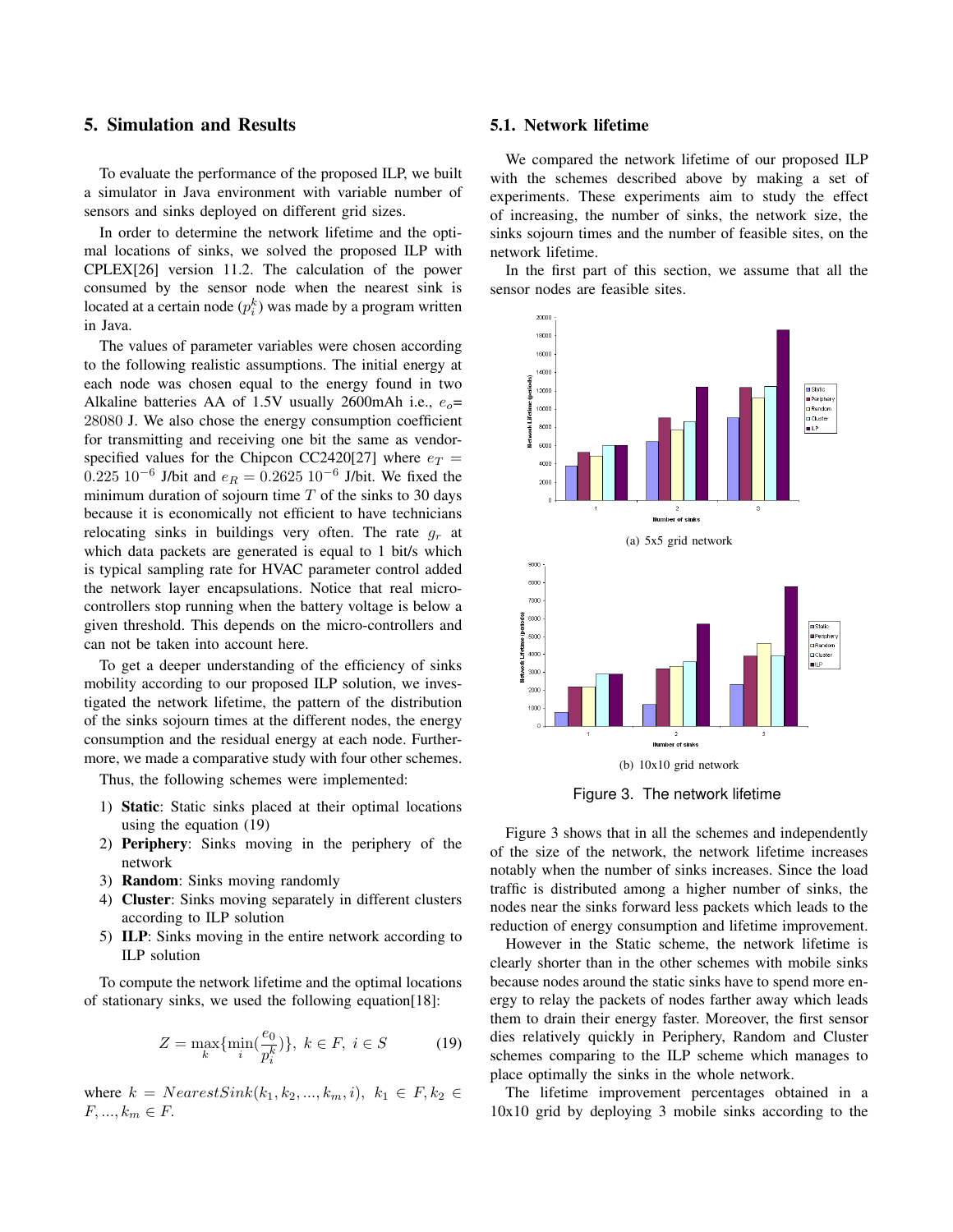ILP solution are 68 % against 3 mobile sinks moving randomly, 99 % against 3 mobile sinks moving separately in different clusters, 100 % against 3 mobile sinks moving in the periphery and 230 % against 3 static sinks.

Figure 4 shows that the network lifetime decreases considerably when the network size increases. This is explained by the fact that there are more data traffics. Hence, sensors which are near the sinks must retransmit a higher number of packets from their higher number of neighbors which leads to faster energy depletion.



Figure 4. The network lifetime in different network size

We investigated the network lifetime with different sinks sojourn times (see Table 1). The number of sinks was fixed to 3 and the number of sensors to 100. For Random, Periphery, Cluster and ILP schemes, the table shows that when the sojourn time of the sinks increases the network lifetime decreases slowly. In fact, the longer the sojourn time is, the less the sinks movements are which lead to shorter lifetime.

| Sinks sojourn times (days) | ILP  | Cluster | Periphery | Random |
|----------------------------|------|---------|-----------|--------|
| 10                         | 7774 | 3900    | 3892      | 4686   |
| 20                         | 7773 | 3899    | 3892      | 4661   |
| 30                         | 7772 | 3899    | 3891      | 4595   |
| 40                         | 7771 | 3898    | 3891      | 4558   |
| 50                         | 7770 | 3898    | 3891      | 4540   |
| 60                         | 7769 | 3897    | 3890      | 4510   |

Table 1. The network lifetime (periods) with different sinks sojourn times

In the following, the sinks can move only on the feasible sites of Figure 5. Each node in the 10x10 grid is localized with its identifier number. The nodes in cells colored in gray are chosen as feasible sites.

We varied the number of feasible sites from 10 to 52 as shown in Figure 6. The number of sinks was fixed to 3, the number of sensors to 100 and the period sojourn time to 30 days. We notice that the network lifetime improves considerably when the number of feasible sites increases. In fact, the more the number of sites is, the more the sinks

| $\overline{c}$                                   | 1                     |  |  |  |
|--------------------------------------------------|-----------------------|--|--|--|
| 3                                                | 2                     |  |  |  |
| 5                                                | 3                     |  |  |  |
| 6                                                | 5                     |  |  |  |
| 7                                                | 7                     |  |  |  |
| 8                                                | 4                     |  |  |  |
| 9                                                | 6                     |  |  |  |
| 1                                                | 8                     |  |  |  |
| 4                                                | 9                     |  |  |  |
| 10                                               | 10                    |  |  |  |
| 11                                               | $\overline{15}$       |  |  |  |
| 12                                               | 12                    |  |  |  |
| 13                                               | 13                    |  |  |  |
| 15                                               | 18                    |  |  |  |
| 17                                               | 20                    |  |  |  |
| 18                                               | 11                    |  |  |  |
| 19                                               | 14                    |  |  |  |
| 20                                               | 16                    |  |  |  |
| 14                                               | 17                    |  |  |  |
| 16                                               | 19                    |  |  |  |
| 21                                               | 21                    |  |  |  |
| 22                                               | 22                    |  |  |  |
| 23                                               | 23                    |  |  |  |
| 24                                               | 24                    |  |  |  |
| 25                                               | 25                    |  |  |  |
| 27                                               | 26                    |  |  |  |
| 28                                               | 27                    |  |  |  |
| 29                                               | 29                    |  |  |  |
| 30                                               | 30                    |  |  |  |
| 26                                               | 28                    |  |  |  |
| 32                                               | 31                    |  |  |  |
| 33                                               | 32                    |  |  |  |
| 38                                               | 33                    |  |  |  |
| 31                                               | 34                    |  |  |  |
| 34                                               | 35                    |  |  |  |
| 35                                               | 37                    |  |  |  |
| 36                                               | 38                    |  |  |  |
| 37                                               | 39                    |  |  |  |
| 39                                               | 40                    |  |  |  |
| 40                                               | 36                    |  |  |  |
| 45                                               | 50                    |  |  |  |
| 50                                               | 43                    |  |  |  |
| 42                                               | 45                    |  |  |  |
| 43                                               | 49                    |  |  |  |
| 44                                               | 41                    |  |  |  |
| 46                                               | 42                    |  |  |  |
| 48                                               | 44                    |  |  |  |
| 49                                               | 46                    |  |  |  |
| 41                                               | 47                    |  |  |  |
| 47                                               | 48                    |  |  |  |
| 53                                               | 51                    |  |  |  |
| 51                                               | 52                    |  |  |  |
| 52                                               | 53                    |  |  |  |
| 54                                               | 54                    |  |  |  |
| 55                                               | 55                    |  |  |  |
| 57                                               | 56                    |  |  |  |
| 58                                               | 57                    |  |  |  |
| 59                                               | 58                    |  |  |  |
| 60                                               | 59                    |  |  |  |
| 56                                               | 60                    |  |  |  |
| 63                                               | 70                    |  |  |  |
| 70                                               | 61                    |  |  |  |
| 61                                               | 62                    |  |  |  |
| 62                                               | 63                    |  |  |  |
| 64                                               | 64                    |  |  |  |
| 65                                               | 65                    |  |  |  |
| 66                                               | 66                    |  |  |  |
| 67                                               | 67                    |  |  |  |
| 68                                               | 68                    |  |  |  |
| 69                                               | 69                    |  |  |  |
| 71                                               | 75                    |  |  |  |
| 72                                               | 71                    |  |  |  |
| 73                                               | 72                    |  |  |  |
| 74                                               | 73                    |  |  |  |
| 75                                               | 74                    |  |  |  |
| 77                                               | 76                    |  |  |  |
| 78                                               | 77                    |  |  |  |
| 79                                               | 78                    |  |  |  |
| 80                                               | 79                    |  |  |  |
| 76                                               | 80                    |  |  |  |
| 81                                               | 89                    |  |  |  |
| 82                                               | 90                    |  |  |  |
| 83                                               | 81                    |  |  |  |
| 85                                               | 82                    |  |  |  |
| 87                                               | 83                    |  |  |  |
| 88                                               | 84                    |  |  |  |
| 89                                               | 85                    |  |  |  |
| 90                                               | 86                    |  |  |  |
| 84                                               | 88                    |  |  |  |
| 86                                               | 87                    |  |  |  |
| 91                                               | 91                    |  |  |  |
| 92                                               | 93                    |  |  |  |
| 93                                               | 94                    |  |  |  |
| 94                                               | 95                    |  |  |  |
| 95                                               | 96                    |  |  |  |
| 96                                               | 98                    |  |  |  |
| 97                                               | 99                    |  |  |  |
| 98                                               | 100                   |  |  |  |
| 99                                               | 92                    |  |  |  |
| 100                                              | 97                    |  |  |  |
| (a) 10 feasible sites                            | (b) 16 feasible sites |  |  |  |
| $\overline{2}$                                   | $\overline{2}$        |  |  |  |
| 3                                                | 3                     |  |  |  |
| 5                                                | 5                     |  |  |  |
| 7                                                | 7                     |  |  |  |
| 8                                                | 8                     |  |  |  |
| 1                                                | 9                     |  |  |  |
| 6                                                | 10                    |  |  |  |
| 9                                                | 1                     |  |  |  |
| 10                                               | 4                     |  |  |  |
| 4                                                | 6                     |  |  |  |
| $\overline{13}$                                  | 13                    |  |  |  |
| 12                                               | 12                    |  |  |  |
| 14                                               | 14                    |  |  |  |
| 15                                               | 15                    |  |  |  |
| 16                                               | 17                    |  |  |  |
| 17                                               | 18                    |  |  |  |
| 18                                               | 19                    |  |  |  |
| 19                                               | 20                    |  |  |  |
| 20                                               | 11                    |  |  |  |
| 11                                               | 16                    |  |  |  |
| 23                                               | 21                    |  |  |  |
| 30                                               | 22                    |  |  |  |
| 21                                               | 23                    |  |  |  |
| 22                                               | 24                    |  |  |  |
| 24                                               | 25                    |  |  |  |
| 25                                               | 27                    |  |  |  |
| 26                                               | 28                    |  |  |  |
| 28                                               | 29                    |  |  |  |
| 29                                               | 30                    |  |  |  |
| 27                                               | 26                    |  |  |  |
| 31                                               | 32                    |  |  |  |
| 32                                               | 31                    |  |  |  |
| 33                                               | 33                    |  |  |  |
| 34                                               | 34                    |  |  |  |
| 35                                               | 35                    |  |  |  |
| 37                                               | 37                    |  |  |  |
| 38                                               | 38                    |  |  |  |
| 39                                               | 39                    |  |  |  |
| 36                                               | 36                    |  |  |  |
| 40                                               | 40                    |  |  |  |
| 43                                               | 42                    |  |  |  |
| 42                                               | 43                    |  |  |  |
| 45                                               | 45                    |  |  |  |
| 46                                               | 46                    |  |  |  |
| 48                                               | 47                    |  |  |  |
| 49                                               | 49                    |  |  |  |
| 50                                               | 5С                    |  |  |  |
| 41                                               | 41                    |  |  |  |
| 44                                               | 44                    |  |  |  |
| 47                                               | 48                    |  |  |  |
| 51                                               | 52                    |  |  |  |
| 52                                               | 53                    |  |  |  |
| 53                                               | 55                    |  |  |  |
| 57                                               | 51                    |  |  |  |
| 58                                               | 54                    |  |  |  |
| 54                                               | 56                    |  |  |  |
| 55                                               | 57                    |  |  |  |
| 56                                               | 58                    |  |  |  |
| 59                                               | 59                    |  |  |  |
| 60                                               | 60                    |  |  |  |
| 63                                               | 67                    |  |  |  |
| 70                                               | 62                    |  |  |  |
| 61                                               | 63                    |  |  |  |
| 62                                               | 64                    |  |  |  |
| 64                                               | 65                    |  |  |  |
| 65                                               | 66                    |  |  |  |
| 66                                               | 69                    |  |  |  |
| 67                                               | 70                    |  |  |  |
| 68                                               | 61                    |  |  |  |
| 69                                               | 68                    |  |  |  |
| 80                                               | 79                    |  |  |  |
| 71                                               | 71                    |  |  |  |
| 72                                               | 72                    |  |  |  |
| 73                                               | 73                    |  |  |  |
| 74                                               | 74                    |  |  |  |
| 75                                               | 75                    |  |  |  |
| 77                                               | 77                    |  |  |  |
| 78                                               | 78                    |  |  |  |
| 79                                               | 80                    |  |  |  |
| 76                                               | 76                    |  |  |  |
| 89                                               | 90                    |  |  |  |
| 81                                               | 81                    |  |  |  |
| 82                                               | 82                    |  |  |  |
| 83                                               | 83                    |  |  |  |
| 84                                               | 84                    |  |  |  |
| 85                                               | 85                    |  |  |  |
| 86                                               | 86                    |  |  |  |
| 87                                               | 87                    |  |  |  |
| 88                                               | 88                    |  |  |  |
| 90                                               | 89                    |  |  |  |
| 91                                               | 91                    |  |  |  |
| 93                                               | 92                    |  |  |  |
| 94                                               | 93                    |  |  |  |
| 95                                               | 94                    |  |  |  |
| 97                                               | 95                    |  |  |  |
| 98                                               | 98                    |  |  |  |
| 99                                               | 99                    |  |  |  |
| 100                                              | 100                   |  |  |  |
| 92                                               | 96                    |  |  |  |
| 96                                               | 97                    |  |  |  |
| (c) 22 feasible sites                            | (d) 28 feasible sites |  |  |  |
| $\overline{c}$                                   | $\overline{c}$        |  |  |  |
| 3                                                | 3                     |  |  |  |
| 5                                                | 5                     |  |  |  |
| 6                                                | 6                     |  |  |  |
| 7                                                | 8                     |  |  |  |
| 8                                                | $\sqrt{4}$            |  |  |  |
| 9                                                | 7                     |  |  |  |
| 1                                                | 9                     |  |  |  |
| 10                                               | 10                    |  |  |  |
| 4                                                | 1                     |  |  |  |
| 12                                               | 12                    |  |  |  |
| 13                                               | 13                    |  |  |  |
| 15                                               | 14                    |  |  |  |
| 17                                               | 15                    |  |  |  |
| 18                                               | 18                    |  |  |  |
| 20                                               | 19                    |  |  |  |
| 11                                               | 20                    |  |  |  |
| 14                                               | 11                    |  |  |  |
| 16                                               | 16                    |  |  |  |
| 19                                               | 17                    |  |  |  |
| 21                                               | 21                    |  |  |  |
| 22                                               | 22                    |  |  |  |
| 23                                               | 23                    |  |  |  |
| 24                                               | 24                    |  |  |  |
| 25                                               | 25                    |  |  |  |
| 26                                               | 26                    |  |  |  |
| 27                                               | 27                    |  |  |  |
| 28                                               | 28                    |  |  |  |
| 29                                               | 29                    |  |  |  |
| 30                                               | 30                    |  |  |  |
| 31                                               | 31                    |  |  |  |
| 33                                               | 32                    |  |  |  |
| 34                                               | 34                    |  |  |  |
| 35                                               | 35                    |  |  |  |
| 37                                               | 40                    |  |  |  |
| 38                                               | 33                    |  |  |  |
| 40                                               | 36                    |  |  |  |
| 32                                               | 37                    |  |  |  |
| 36                                               | 38                    |  |  |  |
| 39                                               | 39                    |  |  |  |
| 60                                               | 45                    |  |  |  |
| 41                                               | 49                    |  |  |  |
| 43                                               | 50                    |  |  |  |
| 44                                               | 41                    |  |  |  |
| 45                                               | 42                    |  |  |  |
| 46                                               | 43                    |  |  |  |
| 47                                               | 44                    |  |  |  |
| 49                                               | 46                    |  |  |  |
| 42                                               | 47                    |  |  |  |
| 48                                               | 48                    |  |  |  |
| 53                                               | 51                    |  |  |  |
| 51                                               | 52                    |  |  |  |
| 52                                               | 53                    |  |  |  |
| 55                                               | 55                    |  |  |  |
| 58                                               | 58                    |  |  |  |
| 59                                               | 59                    |  |  |  |
| 60                                               | 60                    |  |  |  |
| 54                                               | 54                    |  |  |  |
| 56                                               | 56                    |  |  |  |
| 57                                               | 57                    |  |  |  |
| 70                                               | 70                    |  |  |  |
| 61                                               | 61                    |  |  |  |
| 62                                               | 62                    |  |  |  |
| 63                                               | 63                    |  |  |  |
| 64                                               | 64                    |  |  |  |
| 65                                               | 65                    |  |  |  |
| 66                                               | 66                    |  |  |  |
| 67                                               | 67                    |  |  |  |
| 68                                               | 68                    |  |  |  |
| 69                                               | 69                    |  |  |  |
| 72                                               | 71                    |  |  |  |
| 73                                               | 72                    |  |  |  |
| 74                                               | 73                    |  |  |  |
| 75                                               | 75                    |  |  |  |
| 76                                               | 76                    |  |  |  |
| 77                                               | 79                    |  |  |  |
| 79                                               | 80                    |  |  |  |
| 71                                               | 74                    |  |  |  |
| 78                                               | 77                    |  |  |  |
| 80                                               | 78                    |  |  |  |
| 81                                               | 81                    |  |  |  |
| 82                                               | 82                    |  |  |  |
| 83                                               | 83                    |  |  |  |
| 84                                               | 84                    |  |  |  |
| 85                                               | 85                    |  |  |  |
| 86                                               | 86                    |  |  |  |
| 87                                               | 87                    |  |  |  |
| 88                                               | 88                    |  |  |  |
| 89                                               | 89                    |  |  |  |
| 90                                               | 90                    |  |  |  |
| 92                                               | 99                    |  |  |  |
| 95                                               | 91                    |  |  |  |
| 91                                               | 92                    |  |  |  |
| 93                                               | 93                    |  |  |  |
| 94                                               | 94                    |  |  |  |
| 96                                               | 95                    |  |  |  |
| 97                                               | 96                    |  |  |  |
| 98                                               | 97                    |  |  |  |
| 99                                               | 98                    |  |  |  |
| 100                                              | 100                   |  |  |  |
| (e) 34 feasible sites                            | (f) 40 feasible sites |  |  |  |
| $\overline{2}$                                   | $\overline{c}$        |  |  |  |
| 3                                                | 3                     |  |  |  |
| 8                                                | 7                     |  |  |  |
| 1                                                | 8                     |  |  |  |
| 5                                                | 1                     |  |  |  |
| 6                                                | 5                     |  |  |  |
| 7                                                | 6                     |  |  |  |
| 9                                                | 9                     |  |  |  |
| 10                                               | 10                    |  |  |  |
| 4                                                | 4                     |  |  |  |
| 13                                               | 12                    |  |  |  |
| 15                                               | 13                    |  |  |  |
| 17                                               | 14                    |  |  |  |
| 20                                               | 15                    |  |  |  |
| 12                                               | 17                    |  |  |  |
| 14                                               | 20                    |  |  |  |
| 16                                               | 11                    |  |  |  |
| 18                                               | 16                    |  |  |  |
| 19                                               | 18                    |  |  |  |
| 11                                               | 19                    |  |  |  |
| 22                                               | 22                    |  |  |  |
| 25                                               | 23                    |  |  |  |
| 21                                               | 24                    |  |  |  |
| 23                                               | 25                    |  |  |  |
| 24                                               | 26                    |  |  |  |
| 26                                               | 27                    |  |  |  |
| 27                                               | 29                    |  |  |  |
| 28                                               | 21                    |  |  |  |
| 29                                               | 28                    |  |  |  |
| 30                                               | 30                    |  |  |  |
| 39                                               | 31                    |  |  |  |
| 40                                               | 32                    |  |  |  |
| 31                                               | 34                    |  |  |  |
| 32                                               | 35                    |  |  |  |
| 33                                               | 36                    |  |  |  |
| 34                                               | 39                    |  |  |  |
| 35                                               | 33                    |  |  |  |
| 36                                               | 37                    |  |  |  |
| 37                                               | 38                    |  |  |  |
| 38                                               | 40                    |  |  |  |
| 50                                               | 42                    |  |  |  |
| 41                                               | 45                    |  |  |  |
| 42                                               | 49                    |  |  |  |
| 43                                               | 50                    |  |  |  |
| 44                                               | 41                    |  |  |  |
| 45                                               | 43                    |  |  |  |
| 46                                               | 44                    |  |  |  |
| 47                                               | 46                    |  |  |  |
| 48                                               | 47                    |  |  |  |
| 49                                               | 48                    |  |  |  |
| 52                                               | 59                    |  |  |  |
| 53                                               | 51                    |  |  |  |
| 55                                               | 52                    |  |  |  |
| 58                                               | 53                    |  |  |  |
| 59                                               | 54                    |  |  |  |
| 60                                               | 55                    |  |  |  |
| 51                                               | 56                    |  |  |  |
| 54                                               | 58                    |  |  |  |
| 56                                               | 60                    |  |  |  |
| 57                                               | 57                    |  |  |  |
| 65                                               | 61                    |  |  |  |
| 68                                               | 62                    |  |  |  |
| 70                                               | 63                    |  |  |  |
| 61                                               | 65                    |  |  |  |
| 62                                               | 67                    |  |  |  |
| 63                                               | 68                    |  |  |  |
| 64                                               | 69                    |  |  |  |
| 66                                               | 70                    |  |  |  |
| 67                                               | 64                    |  |  |  |
| 69                                               | 66                    |  |  |  |
| 74                                               | 71                    |  |  |  |
| 75                                               | 72                    |  |  |  |
| 77                                               | 73                    |  |  |  |
| 71                                               | 74                    |  |  |  |
| 72                                               | 75                    |  |  |  |
| 73                                               | 76                    |  |  |  |
| 76                                               | 77                    |  |  |  |
| 78                                               | 79                    |  |  |  |
| 79                                               | 80                    |  |  |  |
| 80                                               | 78                    |  |  |  |
| 90                                               | 81                    |  |  |  |
| 81                                               | 82                    |  |  |  |
| 82                                               | 83                    |  |  |  |
| 83                                               | 84                    |  |  |  |
| 84                                               | 85                    |  |  |  |
| 85                                               | 86                    |  |  |  |
| 86                                               | 87                    |  |  |  |
| 87                                               | 88                    |  |  |  |
| 88                                               | 89                    |  |  |  |
| 89                                               | 90                    |  |  |  |
| 95                                               | 91                    |  |  |  |
| 91                                               | 92                    |  |  |  |
| 92                                               | 93                    |  |  |  |
| 93                                               | 94                    |  |  |  |
| 94                                               | 95                    |  |  |  |
| 96                                               | 96                    |  |  |  |
| 97                                               | 97                    |  |  |  |
| 98                                               | 99                    |  |  |  |
| 99                                               | 100                   |  |  |  |
| 100                                              | 98                    |  |  |  |
| $(g)$ 46 feasible sites<br>(h) 52 feasible sites |                       |  |  |  |

Figure 5. The network with different number of feasible sites



Figure 6. The network lifetime with different number of feasible sites

to efficient locations move which leads to longer lifetime. Nevertheless, the choice of the feasible sites positions has a great influence on the network lifetime.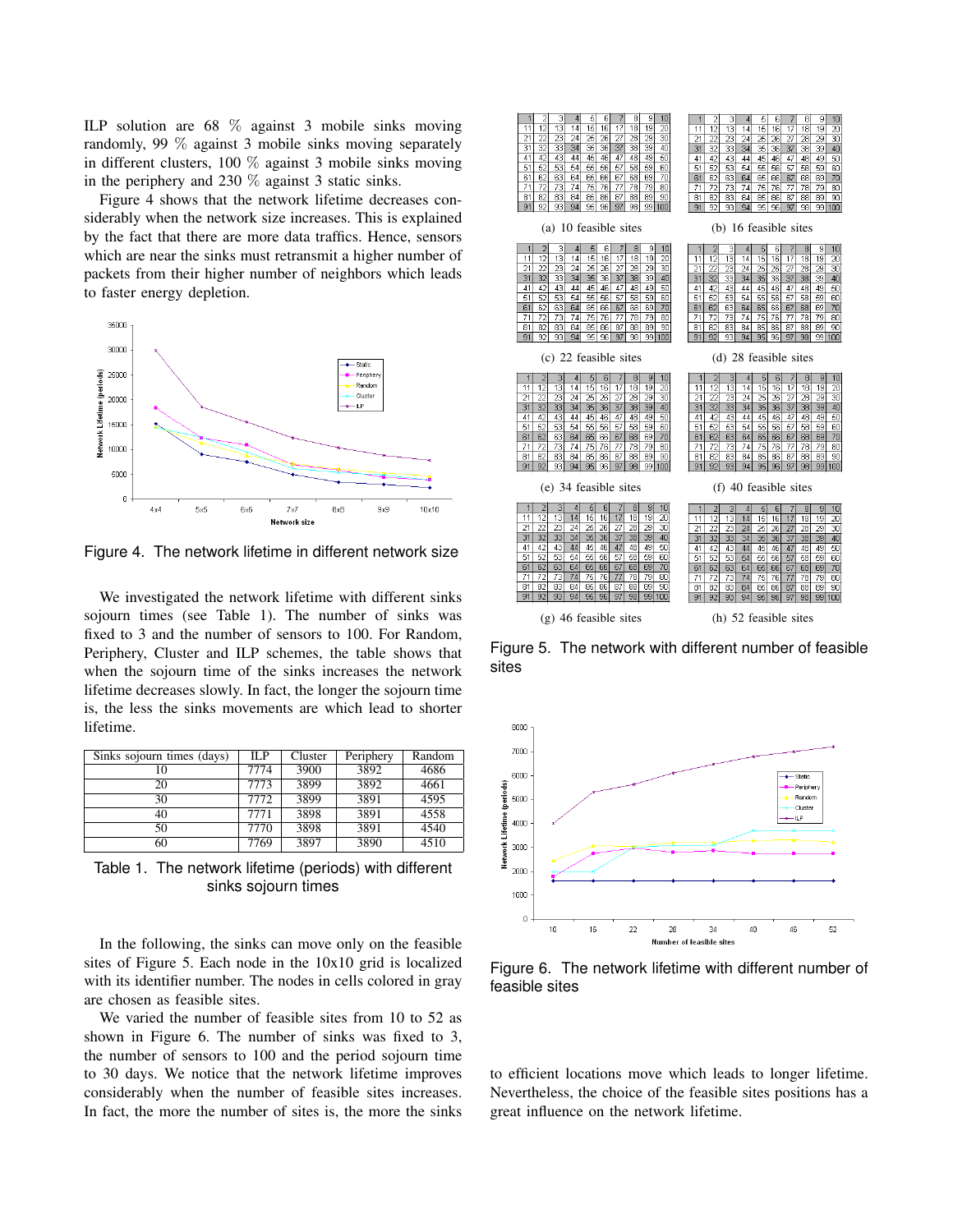#### 5.2. The Sinks Sojourn Times

We studied the pattern of the distribution of the sinks sojourn times at the different nodes. All the nodes of the grid can be feasible sites. Figures 7, 8, 9, 10, and 11 show the sojourn times of three sinks in 10x10 grid for respectively Static, Periphery, Random, Cluster and ILP schemes.



Figure 7. Sinks sojourn times at the different nodes of 10x10 grid network with Static scheme



Figure 8. Sinks sojourn times at the different nodes of 10x10 grid network with Periphery scheme



Figure 9. Sinks sojourn times at the different nodes of 10x10 grid network with Random scheme

The optimal sinks locations obtained for static sinks are the nodes which are almost at minimum distance i.e., number of hops to all other nodes. In Random scheme, the sinks sojourn time is variably distributed among all the nodes of the network. In the Periphery scheme, it is fairly distributed



Figure 10. Sinks sojourn times at the different nodes of 10x10 grid network with Cluster scheme



Figure 11. Sinks sojourn times at the different nodes of 10x10 grid network with ILP scheme

among the nodes in the perimeter of the network. For the Cluster scheme, the grid 10x10 was divided in 3 clusters 3x10, 3x10 and 4x10 in which the sinks move separately. We notice that the sink sojourns most of the times at the corners and the central grid area of its cluster. In the ILP scheme where the sinks move in the entire network, the same pattern is obtained, the sinks sojourn most of the times at the corners and the central grid area as shown in Figure 11.

Independently of the size of the network and the number of the sinks as shown in Figure 12 and 13, the optimal locations of the sinks according to ILP solution are the four corners of the grid, then the central grid area. The sojourn of the sinks at the central grid area can be explained as follows. If one of the sinks is located in the center of the grid it will have four neighbors within the transmission range. Contrarily, if it is located in the perimeter or the corner, it will have respectively three and two neighbors. Obviously, the more neighbors within the transmission range the sink has, the better the traffic load balanced among nodes is and the higher lifetime is. However, independently of where the sinks are located, the sensors in the corners drain less energy on forwarding packets than the sensors in the center which are always along a routing path to reach the sinks. For this reason, the sinks sojourn more at the nodes in the corners than the nodes in the central grid area in order to consume the residual energy of the "rich" sensors.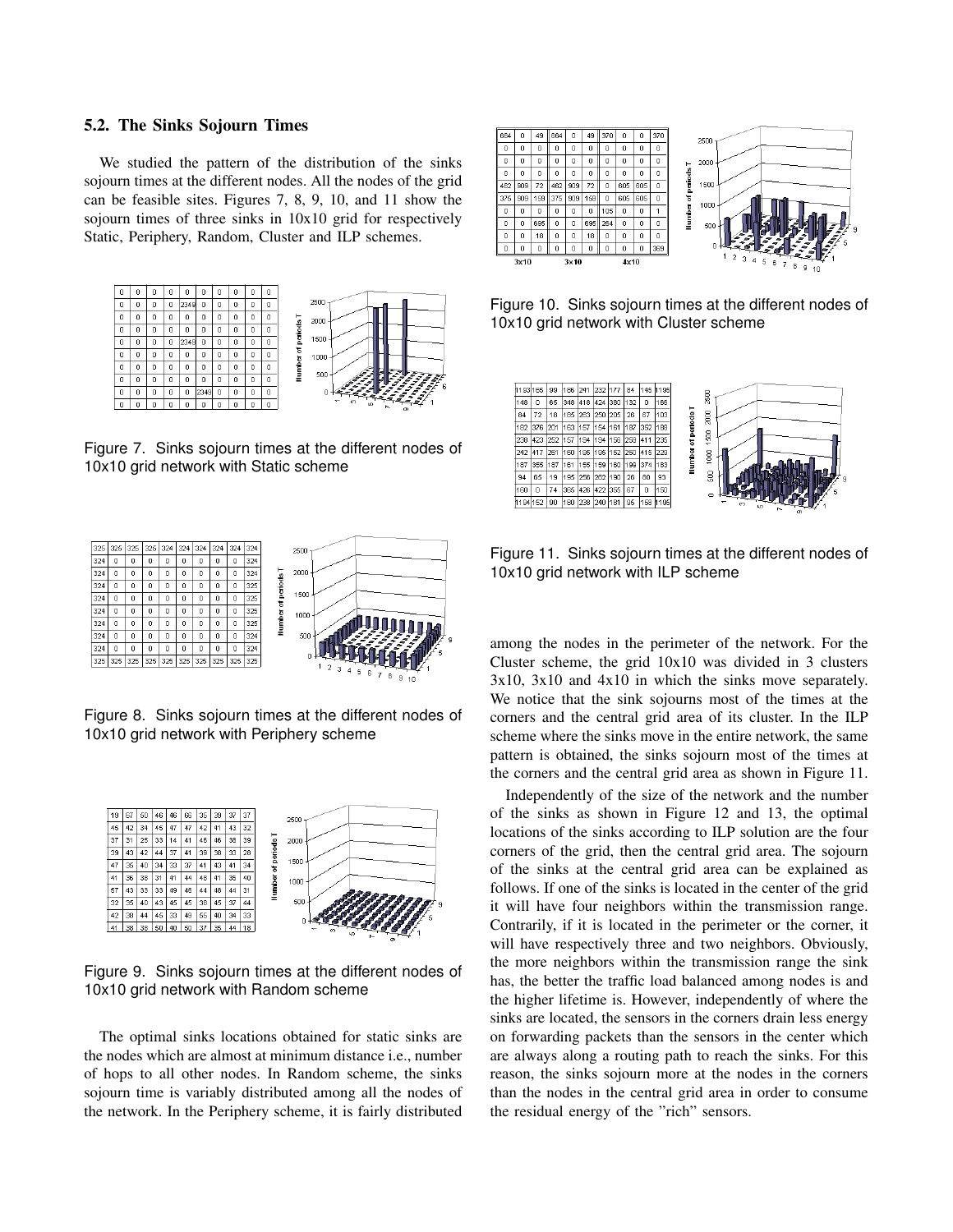

Figure 12. ILP sinks sojourn times at the different nodes of 8x8 grid network



Figure 13. ILP sinks sojourn times at the different nodes of 9x9 grid network





(b) Residual energy

Figure 14. Static scheme in 10x10 grid network

#### 5.3. The energy distribution

We analyzed the impact of the five schemes on the energy consumption at lifetime end in a network with 3 mobile sinks and 100 sensors. The distribution of energy consumption when the first sensor dies is depicted in Figures 14(a), 15(a),  $17(a)$ ,  $16(a)$  and  $18(a)$ . A light color means a higher percentage of energy consumption.

It is remarkable in all the figures that the energy consumption is highly variable and depends on the sinks locations. We notice that the nodes near the sinks have relatively higher energy consumption compared to most of the others because they have to receive and relay all other neighbors data in addition to their own data. This leads them to consume more energy.

In Figure 14(a), we observe that higher percentage of energy consumption is concentrated around three nodes in the grid which are the locations of the static sinks whereas the other sensors have a lower amount of energy consumption (dark color).

When the sinks move on the periphery of the network, the highest energy consumption occurs in nodes closest to the boundary of the network while the others nodes specially in the center consume less energy as seen in Figure 15(a).

In the Cluster scheme as shown in the Figure 16, the energy consumption is only balanced among the nodes of every cluster and not in the whole network. This is because of the restriction of sinks mobility to theirs clusters.

Figure 17(a) shows that Random scheme results in a better



Figure 15. Periphery scheme in 10x10 grid network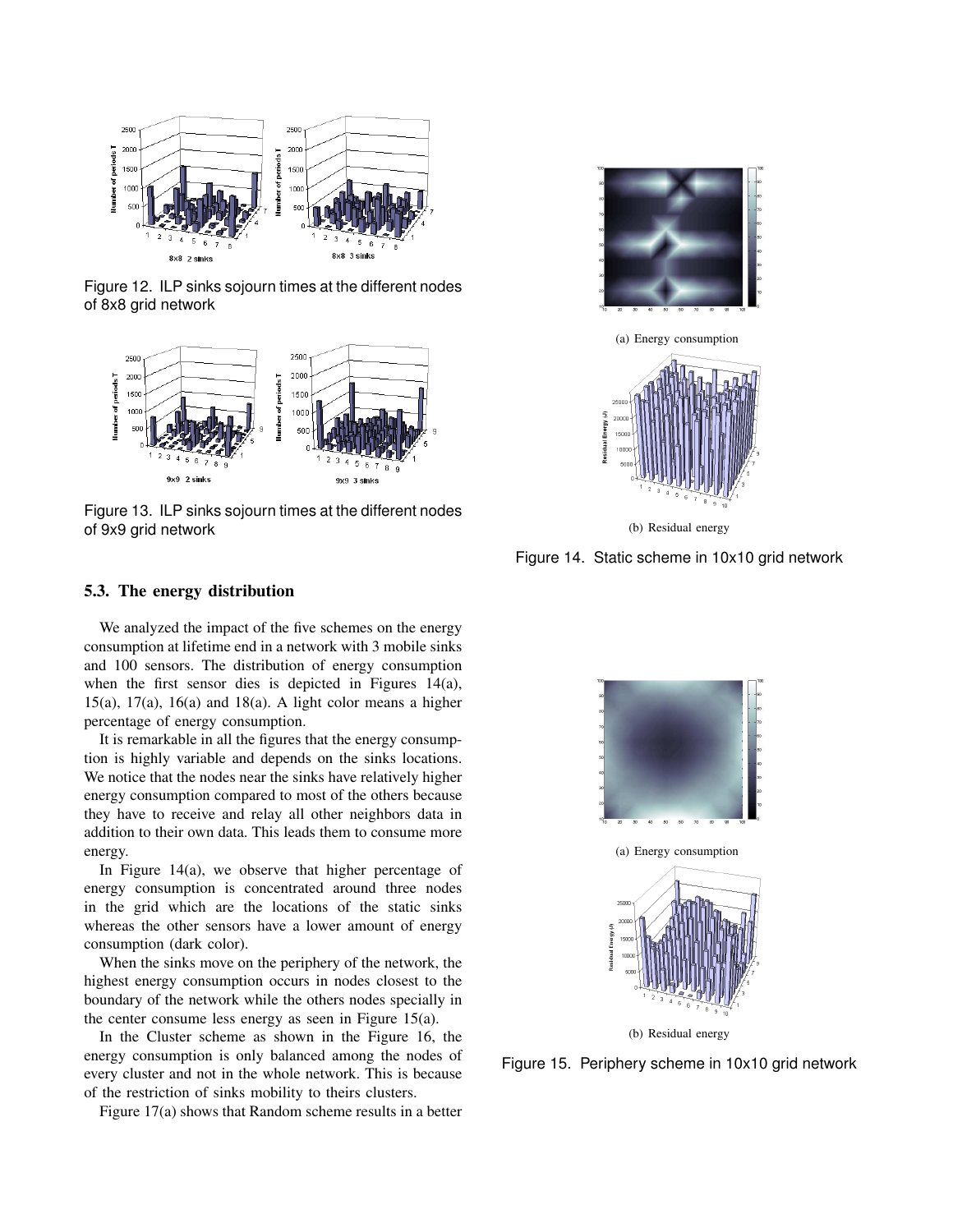



(b) Residual energy

Figure 16. Cluster scheme in 10x10 grid network



Figure 17. Random scheme in 10x10 grid network



Figure 18. ILP scheme in 10x10 grid network

balancing of energy consumption than Static, Periphery and Cluster schemes. In fact, we notice a larger area with light color.

However, ILP scheme balances almost perfectly the energy consumption among the nodes. In fact, the majority of the nodes depleted their energy at the same time except the four corners as shown in Figure 18(a).

The distribution of the residual energy at each sensor node in 10x10 grid with 3 mobiles sinks was also studied (see Figures 14(b), 15(b), 17(b), 16(b) and 18(b)).

With static sinks, the majority of sensors have more residual energy at the end of network lifetime than the schemes with mobile sinks which have their initial energies more depleted at the lifetime end.

For the ILP scheme, sensor nodes have less residual energy than in the case of sinks moving in clusters. This is due to the fact that the mobility of sinks in the whole network changes the nodes acting as relays frequently and leads to balanced energy consumption among nodes. While, in the Cluster scheme, the movement of the sinks is restricted to their own clusters. So, this approach prevents to have global view of the entire network.

The ILP scheme results in a better distribution of residual energy among the nodes compared to Cluster, Periphery, Random and Static schemes. The results show that the percentages of the residual energy that remain unused at the network lifetime end for Static, Periphery, Random, Cluster and ILP schemes are respectively 71  $\%$ , 45  $\%$ , 31  $\%$ , 31 %, 3 %. Moreover, the number of sensors which have more than 50 % of their initial energies left at lifetime end is 80,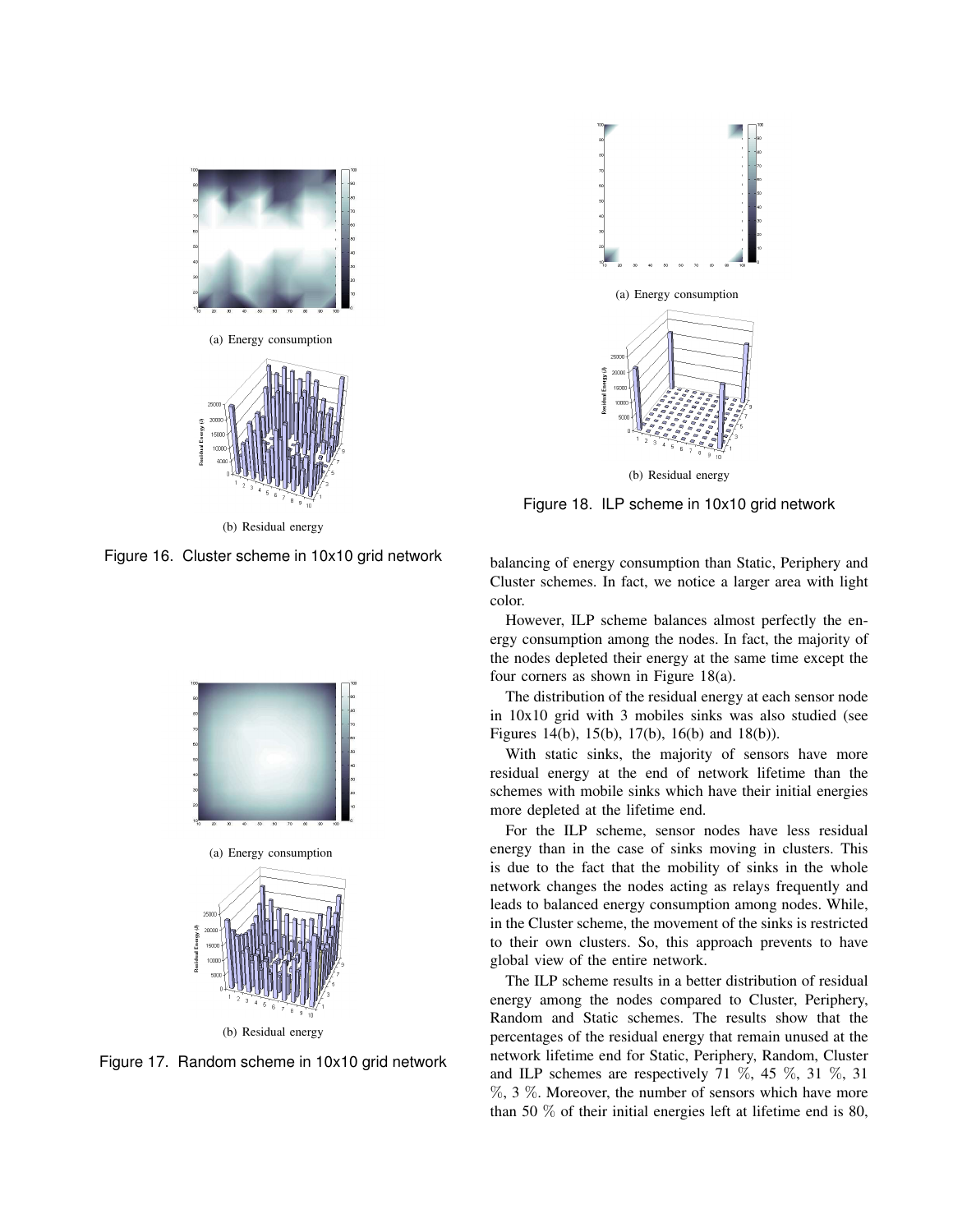36, 20, 27 and 4 respectively for Static, Periphery, Random, Cluster and ILP schemes

It is remarkable in the ILP scheme, as shown in the Figure 18(b), that the sensor nodes in the corners have higher energy at the end of network lifetime than the others nodes. This can be explained by the fact that they do not drain their energy in forwarding neighbor's data in addition to their own data.

Moreover, we observe that at the end of network lifetime the distribution of residual energy in the grid is more balanced among the nodes when the number of sinks increases (See Figure 19). The use of more sinks results in the reduction of the average path length between the sensors and sinks thus enabling to achieve less traffic load to the nodes and increased network lifetime.



(c) 4 sinks

Figure 19. Residual energy distribution of ILP scheme in 5x5 grid network with increasing number of sinks

These results are interesting since they are not pure theory. We tried to approach realistic buildings deployment parameters in our assumptions and especially with sinks that can not move frequently.

#### 6. Conclusion and future Work

In this paper, we have explored the problem of positioning multiple mobile sinks in wireless sensor networks inside buildings, in order to avoid the energy hole problem and extend the network lifetime, which is really needed in practice.

As a solution, we have proposed an ILP which directly maximizes the network lifetime instead of minimizing the energy consumption or maximizing the residual energy, which is what was done in previous solutions. The proposed ILP determines the best way to relocate sinks by giving their optimal locations and the duration of their sojourn time.

A comparative study of the proposed solution with static sinks, mobile sinks moving in the periphery of the network, mobile sinks moving randomly and mobile sinks moving separately in different clusters was made. Relocating sinks with our solution and using realistic parameters assumptions results in the sensor network lifetime extension and the energy consumption more balanced among the nodes. The lifetime improvements achieved in our experiments by deploying 3 mobile sinks in the network with hundred sensors are almost 99 % against 3 mobile sinks moving separately in different clusters and almost 230 % against 3 static sinks.

The study of the pattern of the distribution of the sinks at different locations showed that the sinks sojourn most of times at the nodes in the central grid area and in the corners. This corresponds to very interesting feasible sites in buildings because the sinks can be easily relocated in the corridors which are often in the center of the buildings and provided with power and Internet access.

The weakness of the proposed approach is the scalability problem in networks with thousands of sensors due to the high ILP resolution complexity. In order to adopt this solution in a large scale wireless sensor network with more than hundreds of sensors, the network might be divided in several sensor sub-networks which will be deployed in the each part of the building. More than one sink can then be placed inside each zone to collect the information of the in-door environment. To implement the solution in a real environment and apply the model in real time conditions, technicians will be in charge of relocating the mobile sinks in the open areas of the buildings after long periods (i.e., months).

In our future work, we intend to improve the proposed ILP by including parameters and constraints that model more realistic requirements of an indoor environment (e.g., collisions) and take into account the energy consumption of sensing and data processing. We envisage also to introduce optimization in data routing by considering relevant metrics like latency, control overhead.

#### References

- [1] L. Ben Saad and B. Tourancheau, "Multiple mobile sinks positioning in wireless sensor networks for buildings," in *3 rd International Conference on Sensor Technologies and Applications SensorComm*, 2009.
- [2] J. Pan, Y. T. Hou, L. Cai, Y. Shi, and S. X. Shen, "Topology control for wireless sensor networks," in *Proceedings of the 9th annual international conference on Mobile computing and networking MobiCom*, 2003, pp. 286–299.
- [3] X. yang Li, W. zhan Song, and Y. Wang, "Topology control in heterogeneous wireless networks: Problems and solutions," in *Proceedings of the 23rd Joint Conference of the IEEE Computer and Communications Societies INFOCOM*, 2004.